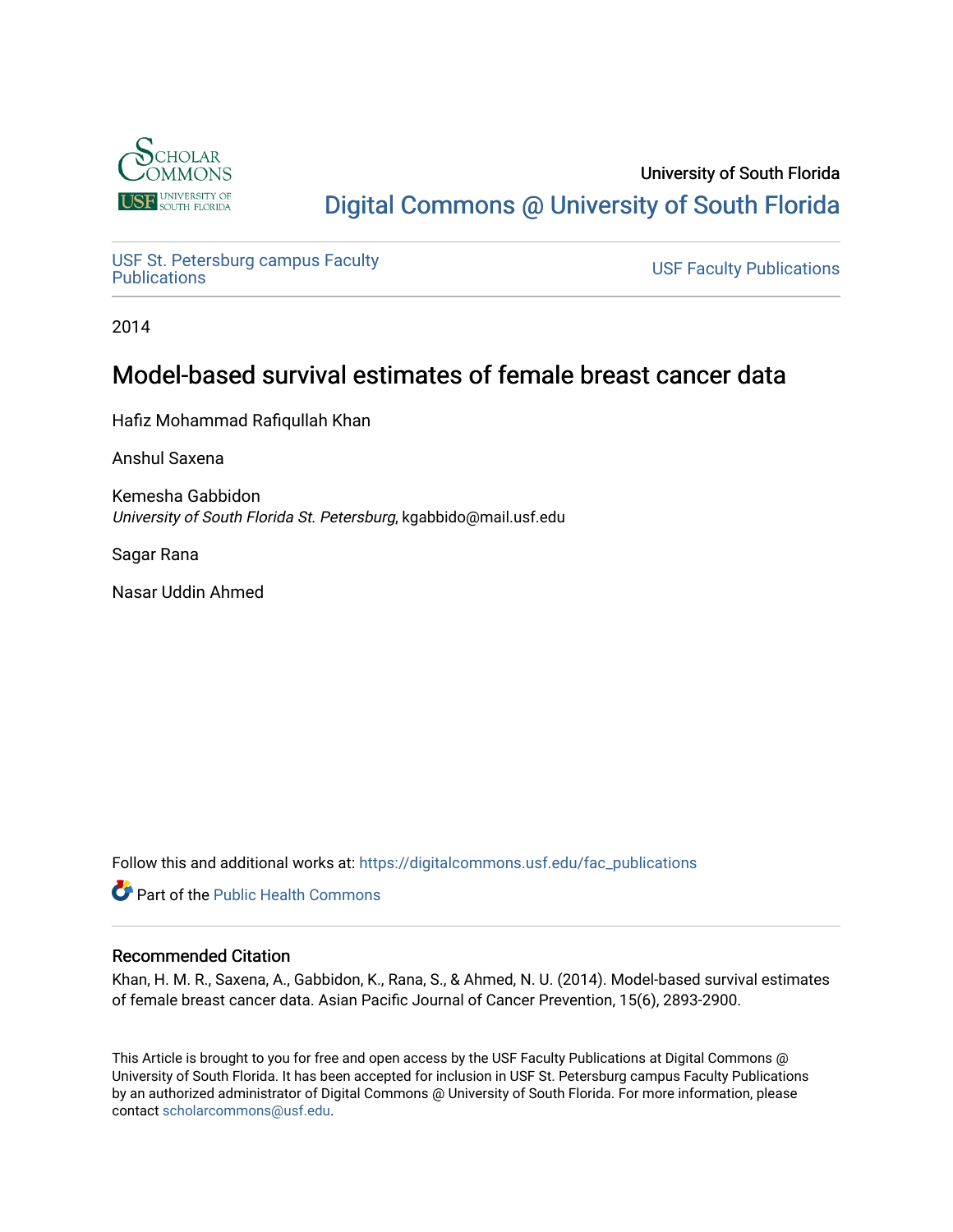## **Model-Based Survival Estimates of Female Breast Cancer Data**

## **Hafiz Mohammad Rafiqullah Khan<sup>1</sup> \*, Anshul Saxena<sup>2</sup> , Kemesha Gabbidon<sup>2</sup> , Sagar Rana3 , Nasar Uddin Ahmed<sup>4</sup>**

## **Abstract**

**Background: Statistical methods are very important to precisely measure breast cancer patient survival times for healthcare management. Previous studies considered basic statistics to measure survival times without incorporating statistical modeling strategies. The objective of this study was to develop a data-based statistical probability model from the female breast cancer patients' survival times by using the Bayesian approach to predict future inferences of survival times. Materials and Methods: A random sample of 500 female patients was selected from the Surveillance Epidemiology and End Results cancer registry database. For goodness of fit, the standard model building criteria were used. The Bayesian approach is used to obtain the predictive survival times from the data-based Exponentiated Exponential Model. Markov Chain Monte Carlo method was used to obtain the summary results for predictive inference. Results: The highest number of female breast cancer patients was found in California and the lowest in New Mexico. The majority of them were married. The mean (SD) age at diagnosis (in years) was 60.92 (14.92). The mean (SD) survival time (in months) for female patients was 90.33 (83.10). The Exponentiated Exponential Model found better fits for the female survival times compared to the Exponentiated Weibull Model. The Bayesian method is used to obtain predictive inference for future survival times. Conclusions: The findings with the proposed modeling strategy will assist healthcare researchers and providers to precisely predict future survival estimates as the recent growing challenges of analyzing healthcare data have created new demand for model-based survival estimates. The application of Bayesian will produce precise estimates of future survival times.**

**Keywords:** Bayesian method - model development - predictive inference

*Asian Pac J Cancer Prev,* **15 (6)**, 2893-2900

### **Introduction**

Globally, cancer has become a leading cause of death in both developed and developing nations, accounting for nearly 20% of all cause-specific mortality (WHO, 2013a). It is the most common cause of death among economically developed countries and the second most common cause of death among developing nations (Jemal et al., 2011). The survival rate for cancer in developing countries lags behind that of developed nations due to numerous factors that diminish life expectancy; these include poverty, poor health care delivery, and late stage diagnosis (Jemal et al., 2011). In the year 2012, cancer accounted for an estimated 8.2 million deaths worldwide and approximately 14.1 million new cases. About 32.6 million people were living with cancer, diagnosed within 5 years of 2012. Of these, breast cancer alone was responsible for 522,000 deaths and 1.67 million new cases, making it the most prevalent type of cancer. Furthermore, breast cancer is the deadliest cancer among females aged 20-59 years worldwide (Ferlay et al., 2013; WHO, 2013b).

Female breast cancer accounts for approximately 25% of the total cancer cases and 14.3% of all cancer deaths. Projections for new breast cancer cases (all ages) suggest an 18% worldwide increase in 2020 as compared to 2012. In the United States (U.S.), the projected number of new cases for the year 2020 is 14.4% more than the estimated new cases in 2012 (Ferlay et al., 2013). In addition, a recent study reported a significant increasing trend of overall annual percentage change (APC) in breast cancer incidence rate from 2000 to 2009 in the U.S. Among women aged 40-49 years, the overall APC was around 1.1% (p <0.001) for most race and ethnic categories (Hou and Huo, 2013). With regards to race and ethnicity, white women face a higher incidence of breast cancer than any other racial or ethnic group at 417 cases per 100,000, while black women reported the highest mortality rates associated with breast cancer, demonstrating 171 cases per 100,000 (White et al., 2013).

In addition to being the most common type of cancer worldwide, breast cancer is also the most common cancer among women in the U.S.; accounting for an estimated

*1 Department of Biostatistics, 4 Department of Epidemiology, 2 Department of Health Promotion & Disease Prevention, Robert Stempel College of Public Health & Social Work, 3 Division of Research Information and Data Coordinating Center, Florida International University, Miami, USA \*For correspondence: hmkhan@fiu.edu*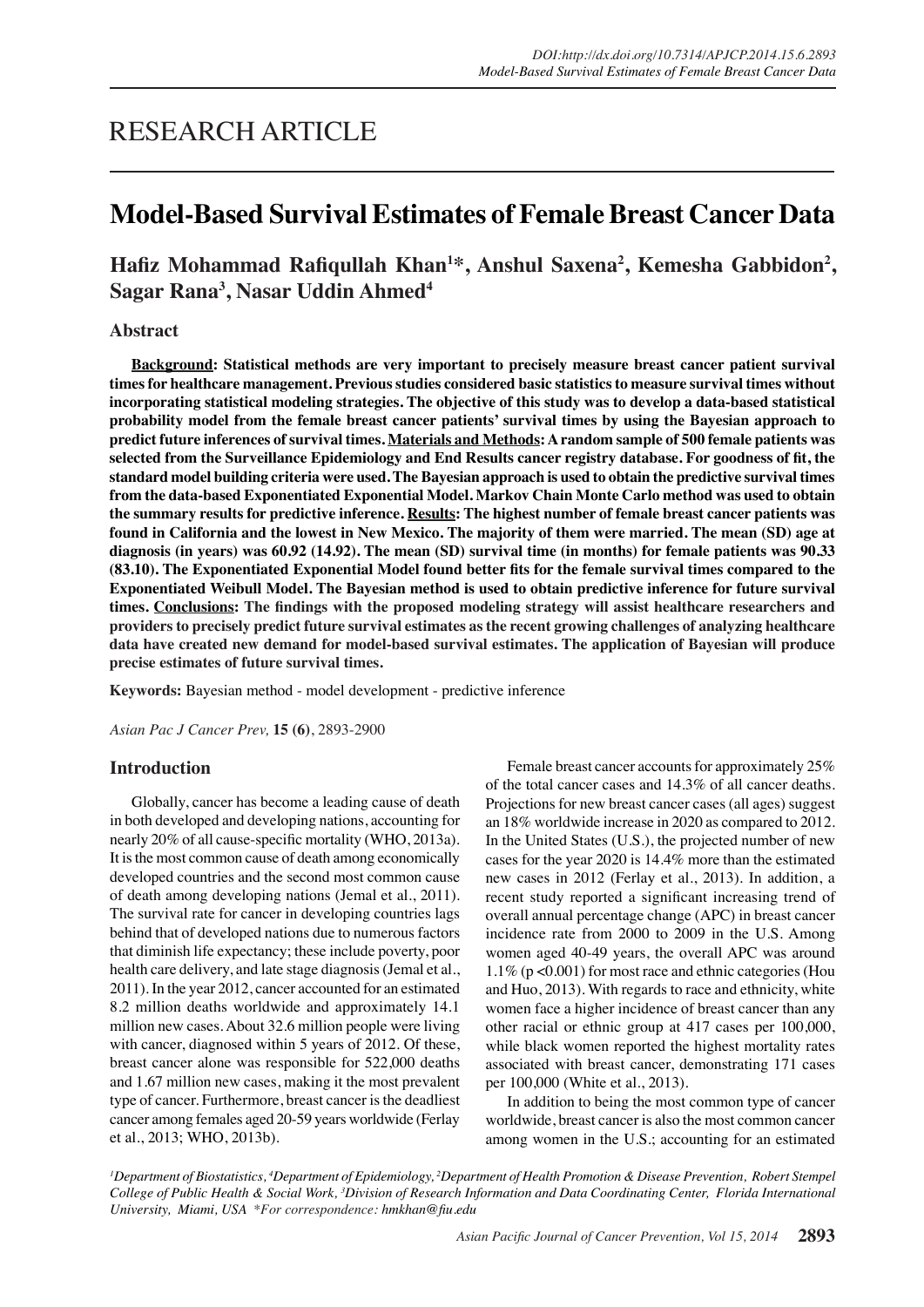#### *Hafiz Mohammad Rafiqullah Khan et al*

226,870 new cases and 39,510 deaths in the year 2012 (Siegel et al., 2012; ACS, 2013; USCS, 2013). In 2010, the total cost associated with breast cancer was around \$16.5 billion as compared to the estimated \$124.57 billion total national expenditure on cancer care. Projected cost scenarios for the year 2020 suggest medical expenditures approximating \$23.24 billion, making it the second largest overall increase (32%) in medical expenditures related to cancer care. The quality of life and healthcare costs are related to the length of survival of breast cancer patients. (Mariotto et al., 2011; Montero et al., 2012).

Approximately 2.6 million U.S. women with a history of breast cancer were alive (survived) in January 2008, more than half of whom were diagnosed less than 10 years earlier (ACS, 2012). Moreover, 1 in 8 women in the United States can expect to develop breast cancer over the course of their entire life (ACS, 2012). The survival depends on a multitude of factors and attributes which include early detection, age of the person, obesity, socio-economic status, stage of the cancer, type of cancer, overall health of the person, access to the effective treatment modality, and support during different stages of life after diagnosis (Kwan et al., 2010; Protani et al., 2010; Peairs et al., 2011; Sprague et al., 2011; Yang et al., 2011).

The guidelines for the screening of breast cancer are updated periodically. The current guidelines recommend that females aged between 20 and 39 years old consider clinical breast examination (CBE) every 3 years. Women 40 and older, who do not currently show any symptoms, should continue to receive a CBE annually along with their periodic general medical examination (Smith et al., 2013). Women with a familial history of breast cancer should start screening regularly prior to age 40. Most clinically recognizable signs and symptoms of breast cancer appear in the advanced stages of the disease, making it important to detect and diagnose breast cancer early, in order to improve prognosis and better manage the disease (Robertson et al., 2011; Smith et al., 2013).

There are several treatment options available for breast cancer that include surgery, chemotherapy, radiation therapy, hormonal therapy, bisphosphonates, and targeted therapy (Goldhirsch et al., 2013; Khatcheressian et al., 2013; NCI, 2013 Graham et al., 2014). *i*) Surgery (breastconserving therapy [BCT] or modified radical mastectomy [MRM]), including radiotherapy is usually the standard choice of treatment (Litiere et al., 2012; Goldhirsch et al., 2013). The type of surgery used is predicated on the type of breast cancer (NCI, 2013); (a) BCT is an operation to remove the tumor without removing the affected breast. The National Institute of Health recommends breast conservation surgery for most women who are in the early stages of breast cancer (White et al., 2013). Lumpectomy and partial mastectomy with or without lymph node dissection are types of breast conservation surgery (Barton, 2013; Rao et al., 2013), (b) MRM is the procedure to remove the entire affected breast along with lymph nodes under the arm (Zurrida et al., 2011). Usually, a sentinel lymph node biopsy is performed before surgery and if cancer cells are found then surgery is conducted (Giuliano et al., 2011 Feigelson et al., 2013; Graham et al., 2014); *ii*) Chemotherapy also has a major role in

this treatment. When chemotherapy is given before the surgery, it reduces the amount of tissue to be removed (Gampenrieder et al., 2013; Graham et al., 2014); *iii*) radiation therapy uses high energy radiation which kills or inhibits cancer cells from growing (NCI, 2013); *iv*) hormonal therapy is the treatment which prevents hormonal action and stops the growth of the cancer cells (Burstein et al., 2010; NCI, 2013), and *v*) the targeted therapy includes use of substances that identify and kill cancer cells without harming normal cells. Monoclonal antibodies and the tyrosine kinase inhibitors are the main sources for targeted therapy (Weiner et al., 2010; Gampenrieder et al., 2013; Goel et al., 2013; NCI, 2013).

After the diagnosis, breast cancer patients survive for a specific time-period. The length of this period (years, months, weeks, or days, etc.) is from the beginning of follow-up until death due to cancer and is treated as survival time. The survival time for each patient is recorded. Recorded survival times for diagnosed cancer patients are known as survival data. Analysis of survival data is very important in assessing and monitoring the progress of a patient's cancer survival. For detailed information on survival analysis, the reader can refer to Kleinbaum and Klein (2012).

Hospitals and various cancer registries store and record cancer survival data for future analytical purposes. As survival data is collected through various different sources, the outcome analysis differs based on the application, analytic tools, and methods used. This type of data however, requires new and innovative statistical methods and analysis to understand their scientific contribution. These statistical analyses can be used to draw inferences about the existing survival data and its probability model. Results from such analysis can help investigators in identifying the factors, which contribute to the poor prognosis of cancer. This method can also be extended to study the survival of a patient at various future time intervals, for example 1, 5 or 10 years cancer survival rate. These models can also have various extended applications such as, studying the recurrence rates of cancers, comparing two treatments, finding an effective or better treatment, and identifying factors that are affecting the progression of disease. Thus, cancer survival analysis using these techniques is an important application of statistics in medicine. Medical professionals, public health experts, and health policy majors can benefit from this increased knowledge, and can properly allocate resources necessary to improve the quality of life of cancer patients.

The high rates of disease burden worldwide demonstrate the public health significance of predicting the survival of breast cancer. However, there is currently not enough research done to build predictive inferences for precisely estimating survival days of cancer patients, especially using information driven novel approach of the Bayesian model. This paper addresses the need for a new approach and its application in using real life data.

The healthcare data extracted from several lab experiments and these data follow various right skewed statistical probability distributions, for example: exponential, gamma, Weibull, Exponentiated Exponential (EE), and Exponentiated Weibull (EW). Statistical and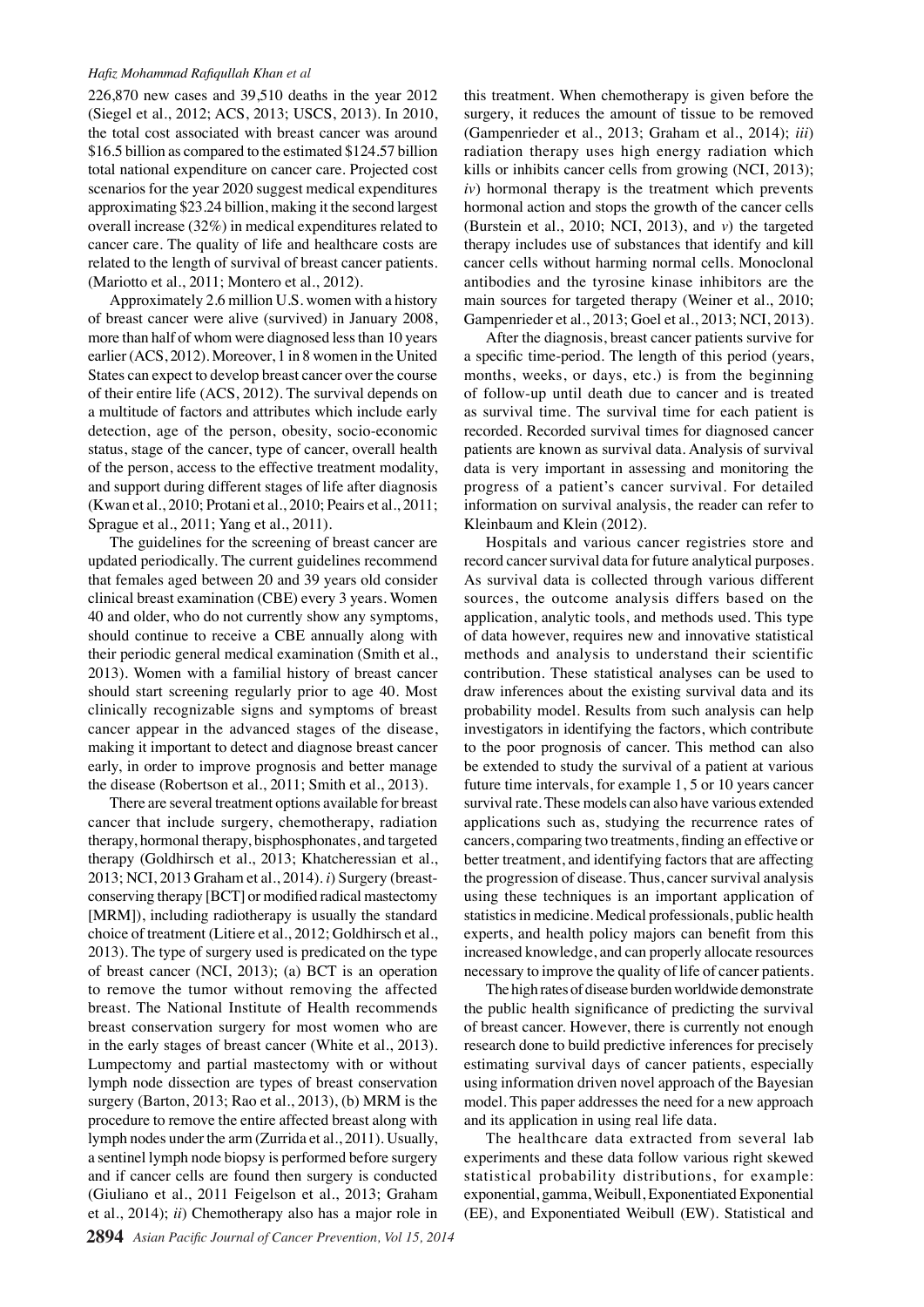computational techniques are urgently needed to analyze such data and to develop new scientific conclusions.

Among the various types of right skewed models, the Exponentiated Exponential Model (EEM) and the Exponentiated Weibull Model (EWM) are frequently used in modeling the data from biomedical sciences. The EEM is a generalization of the exponential distribution and received tremendous and widespread attention (Gupta and Kundu, 1999). The EEM has two parameters (scale and shape, where  $\alpha > 0$  is the shape parameter and  $\lambda > 0$ is the scale parameter). Moreover, it was observed that many other properties of EEM are quite similar to that of the Weibull family, suggesting the possible use of EEM as an alternative of the EWM. It is also concluded that certain findings from the exponentiated exponential (EE) were a better fit to the data than the Weibull model (Gupta and Kundu, 2001). The EWM has been extensively used for analyzing survival data (Nassar and Eissa, 2003). It is noted that when  $β=1$ , the EWM (where α>0 and  $β>0$ are the shape parameters, and  $\lambda$  > 0 is the scale parameter, respectively) reduces to the EEM.

Predictive inference is a statistical inference where existing data is available from numerous lab experiments and future unavailable data is extracted by using statistical novel methods. Among all those novel methods, the Bayesian method is widely used to explore the posterior probability for the parameters, as well as future observations, for example for cancer incidence (Jafari-Koshki et al., 2014), mortality (Liu et al., 2012) or survival (Khan et al., 2014). In the Bayesian estimation technique, model parameters and data are considered random variables with joint probability distribution, which is stated by a probabilistic model. In the Bayesian method, data are considered as 'observed variables' and parameter as 'unobserved variables', and multiplying likelihood and prior gives the joint distribution of the parameters and is called the posterior distribution. The 'prior' contains the parameter value(s) information and later data is investigated as a probability distribution, whereas, the likelihood depends on the model of underlying process, and is measured as a conditional distribution that specifies the probability of the observed data, provided any certain values for the parameters. Prior and likelihood combine all the information that is necessary to make inferences about the parameters. The purpose of the Bayesian inference is to develop the posterior distribution of the parameters given a set of observed data and to obtain future survival estimates. For further information regarding the Bayesian method, the readers are referred to Baghestani et al. (2009) Khan, (2012a; 2012b; 2012c; 2012d; 2013a; 2013b), and Khan et al., 2013), among others.

The main objectives of this paper are to *i*) study demographic and socio-economic variables of the selected breast cancer patients; *ii*) review the widely used right skewed models EEM and EWM; *iii*) prove that the breast cancer sample survival data follow a specific statistical probability model by using model selection criteria for the goodness of fit tests; *iv*) utilize a novel Bayesian analysis to obtain the posterior distribution of the parameters; and *v*) obtain the predictive inference for future survival times and the likelihood of females getting breast cancer.

#### **Materials and Methods**

We used the breast cancer patients' data (N=657,712) from the Surveillance, Epidemiology and End Results (SEER; 1973-2009) website (SEER, 2013). SEER data contain breast cancer patients' information mostly from 12 states in the U.S. A stratified random sampling scheme was employed to draw a sample from the randomly selected nine states to represent race categories. The data was stratified according to gender (males=4,269 and females=653,443) and then a simple random sampling (SRS) method was applied to select a sample of 500 females. Tables 1, Table 2 and Table 3 present the summary results of the descriptive statistics based on the selected patients.

#### **Table 1. Frequency Distribution of Selected Female Breast Cancer Patients**

| <b>State</b> | Female |            |
|--------------|--------|------------|
|              | Count  | Percentage |
| California   | 85     | 17         |
| Connecticut  | 71     | 14.2       |
| Georgia      | 34     | 6.8        |
| Hawaii       | 26     | 5.2        |
| Iowa         | 72     | 14.4       |
| Michigan     | 77     | 15.4       |
| New Mexico   | 17     | 3.4        |
| Utah         | 34     | 6.8        |
| Washington   | 84     | 16.8       |
| Total        | 500    | 100        |

**Table 2. Age at Diagnosis and Survival Time of Female Breast Cancer Patients, Classified by Mean, Standard Deviation (SD), Median, Range, and Quartiles, SEER (1973-2009)**

| Characteristics          | Categories       |                    | Female    |
|--------------------------|------------------|--------------------|-----------|
| Age at diagnosis (years) | Mean             |                    | 60.9      |
|                          | <b>SD</b>        |                    | 14.9      |
|                          | Median           |                    | 62        |
|                          | Range            |                    | 26-97     |
|                          | <b>Quartiles</b> | $Q_{1}$            | 50        |
|                          |                  |                    | 62        |
|                          |                  | $Q_2$ <sub>Q</sub> | 72.8      |
| Survival time (months)   | Mean             |                    | 90.3      |
|                          | <b>SD</b>        |                    | 83.1      |
|                          | Median           |                    | 82.5      |
|                          | Range            |                    | $1 - 430$ |
|                          | <b>Quartiles</b> | $Q_{1}$            | 31        |
|                          |                  | $Q_{2}$            | 82.5      |
|                          |                  | Q,                 | 142.8     |

| Table 3. Race, Ethnicity, and Marital Status of Female |
|--------------------------------------------------------|
| <b>Breast Cancer Patients, SEER (1973-2009)</b>        |

| Characteristics             | Categories         | Female |
|-----------------------------|--------------------|--------|
| Race                        | White              | 412    |
|                             | <b>Black</b>       | 49     |
|                             | Other              | 39     |
| Hispanic Origin             | Non-Hispanic       | 489    |
|                             | Hispanic           | 11     |
| Marital status at diagnosis | Single             | 63     |
|                             | Married            | 259    |
|                             | Divorced/Separated | 57     |
|                             | Widowed            | 102    |
|                             | <b>Unknown</b>     | 19     |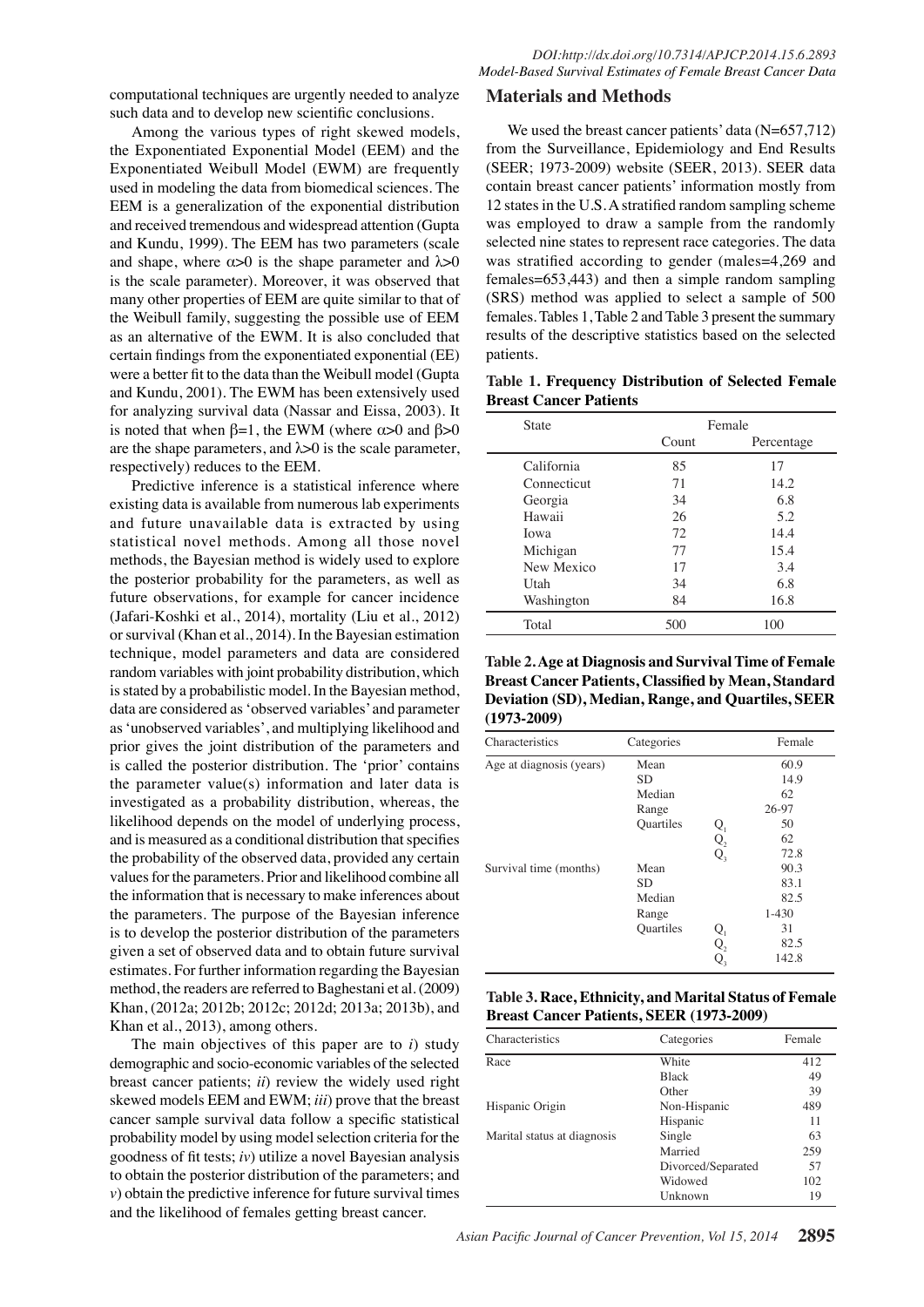## *Hafiz Mohammad Rafiqullah Khan et al* **Statistical Model Fitting**

There are many methods available to measure the goodness of fit of each model. The most popular methods currently used by several researchers to compare various models are Akaike Information Criterion (AIC), Deviance Information Criterion (DIC), and Bayesian Information Criterion (BIC). The widely used method, DIC, is a Bayesian measure of fit, which is used for overall comparison of different models, for example, public data (Congdon, 2007). As a criterion, it uses model fit and complexity. It shows how good the model predictions fit the given data, while it represents the complexity of fitness given each model of the data. Although, DIC is used as the global fitness of model, it can also be partitioned to understand more details of model inadequacy (Spiegelhalter et al., 2002). The values of DIC can be positive as well as negative and models with lower values are considered better. Besides DIC, effective numbers of parameters is considered the secondary criterion of goodness of fit. (Akaike, 1973), generalized his work over factor analysis and time series analysis by introducing information criterion, which later became popular as Akaike's information criterion or AIC. Sakamoto, Kitagawa and Ishiguro (1986), students of Akaike, gave many interesting examples using AIC in a book named Akaike Information Criterion Statistics. Compared to cross-validation, AIC was superior in terms of originality. During that time, the maximum likelihood method was more popular among statisticians and AIC is quite closer to the maximum likelihood method. AIC could be applied to the results without any additional calculation. Akaike and his colleagues effectively combined the AIC to Bayesian framework in 1977 and 1978. DIC is similar to AIC and provide the same results as AIC when models with only fixed effects are fitted. The Bayesian Information Criterion (BIC) is an asymptotic result assuming that the data distribution is an exponential family and can only be used to compare estimated models when numerical values of the dependent variable are identical for all estimates being compared. The BIC penalizes free parameters more than AIC. As in AIC, when given any two estimated models, the model with lower value of BIC is preferred over others. AIC, BIC, and DIC values are reported in Table 4 for the EEM and EWM based on the female survival times.

A new reparameterization method of the parameters was used for the Birnbaum-Saunders Lifetime Model (Ahmed et al., 2008). One may utilize a reparameterization method by considering the log-likelihood function from the EEM. Assuming the data  $X=(X_1, X_2, ..., X_n)$ represents *n* breast cancer patients' survival times, then a reparameterization method may be applied considering00.0 the log-likelihood function from the EEM.

Similarly, one may obtain the log-likelihood function from the EWM. By using the reparameterization method, **Model for Female Breast Cancer Survival Data** 75.0 one would obtain better performance of the posterior distribution for the parameters. The following Table 4 presents the selection of EEM compared to EWM on the basis of AIC, BIC, and DIC criterions.

Table 4 consists of AIC, BIC, and DIC values for

**2896** *Asian Pacific Journal of Cancer Prevention, Vol 15, 2014*

25.0

the EE and EW models. This is a common way to test the goodness of fit models. Lower values of AIC, BIC, and DIC infer better model fit of the data. Comparing the estimated values of all AIC, BIC, and DIC based on the EEM and EWM in the case of females, the EEM fits better for the female survival times because it produces smaller values of AIC, BIC, and DIC. Thus, for female survival data fits better for EE distribution as compared to EW distribution because estimated values of AIC, BIC, and DIC generated smaller values by using the EEM.

In the Bayesian approach, the knowledge of the distribution of the parameters is updated using the observed data, resulting in what is known as the posterior distribution of the parameters. In the case of breast cancer data, we are interested in estimating the posterior distribution of the parameters assuming that observed random variables form an appropriate theoretical probability distribution. It is observed that the EE fits the breast cancer survival data; we therefore, attempt to obtain the posterior summary results for the parameters and their probability distributions.

The results of the posterior distribution parameters  $\alpha$ and λ are estimated using the Markov Chain Monte Carlo (MCMC) method. MCMC is a class of algorithms used in statistics for generating samples from a probability distribution (Gilks et al., 1996). The log-likelihood function is derived from the EEM and then its parameter values are assigned to the appropriate theoretical probability distributions. The WinBugs software (MRC Biostatistics Unit, 2013) is used to obtain the summary results (Mean, SD, Median, and Confidence intervals) of the parameters. The early iterations are ignored in order to remove any biases of estimated values of the parameters resulting from the survival times to initialize the chain, a process that is called burn-in. After removing the burnin samples, the remaining samples are treated as if the samples are from the original distribution. The procedure was conducted by 80,000 Monte Carlo repetitions to produce the inference for the posterior parameters in Table 5. Figure 1 displays the graphical representation of the parameters' behavior in the case of the EEM based on the female survival data. After 80,000 Monte Carlo repetitions, it is noted that the shape parameter plays approximately symmetrical distribution.

| Table 4. Selection of The Exponentiated Exponential |
|-----------------------------------------------------|
| Model on the Basis of AIC, BIC, and DIC Criterions  |

|            | <b>Statistical Models</b> |            |  |
|------------|---------------------------|------------|--|
| Criterions | EEM                       | <b>EWM</b> |  |
| AIC.       | 5601.71                   | 5722.18    |  |
| <b>BIC</b> | 5608.14                   | 5734.82    |  |
| DIC        | 5599.69                   | 5718.3     |  |
|            |                           |            |  |

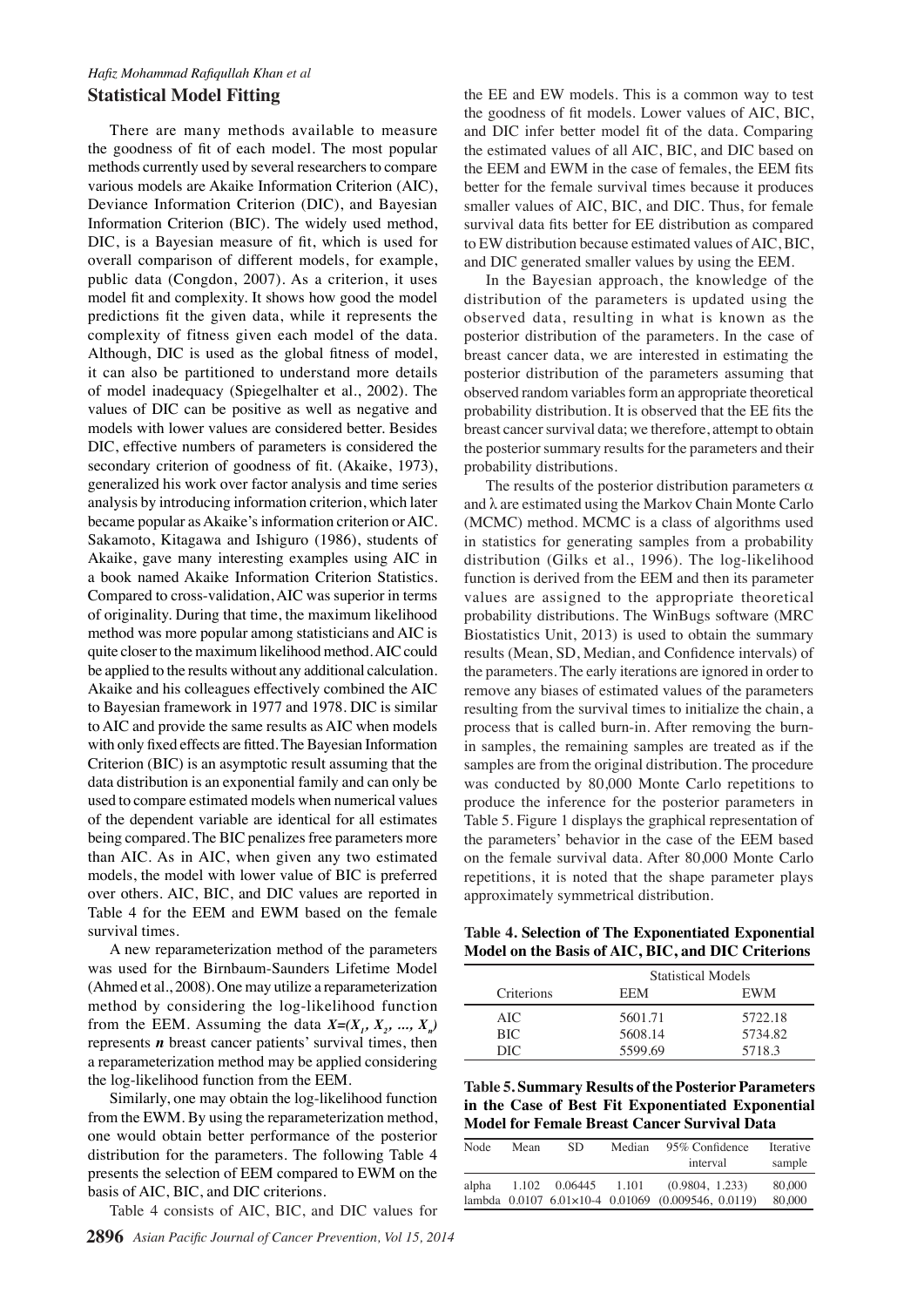## **Results**

Due to the current economic crisis, health care costs are constantly increasing at an alarming rate. It is important for health care researchers and providers to identify populations at risk of acquiring diseases. The challenge is to identify and provide intervention without significantly increasing the cost of diagnosis or treatment, while the population is healthy or asymptomatic. Recently, predictive inference has been the popular technique to conduct high-risk assessments at low costs. Health care providers and researchers also use the predictive inference to improve current health care services.

Predictive inference applies to available healthcare data, for instance, it can be used to identify people who have high medical need and are 'at risk' for above-average future medical service utilization. To date, there is no standardized process to address this problem; however, there is a novel Bayesian method, which can predict the breast cancer survival times based on the past data collected from patients.

The Bayesian predictive method is growing more popular, finding new practical applications in the fields of health sciences, engineering, environmental sciences, business, economics, and social sciences, among others. The Bayesian predictive approach, which is used for the design and analysis of survival research studies in the health sciences, is now widely used to reduce healthcare cost and to successfully allocate health care resources. For more about Bayesian predictive approach see (Khan et al. (2010; 2011a; 2011b).

In this section, a predictive survival inference for the breast cancer patients is developed by using a novel Bayesian method. It is found that the female cancer patients' survival data follow the EEM by using the criterions AIC, BIC, and DIC. In this section by considering the female survival times, which constitute the EEM, the predictive inference for future survival





Probability distribution



**Figure 1. Posterior Probability Distribution for the Parameters in the Case of Best Fit Exponentiated Exponential Model**

#### **Table 6. Summary Results of Predictive Inference for the Female Breast Cancer Survival Data**

| Summary statistics | Predictive intervals        | Predictive skewness |
|--------------------|-----------------------------|---------------------|
|                    |                             | and kurtosis        |
| Mean=97.7451       | 90%: (4.510940, 301.187675) | $\beta$ ,=2.52878   |
| $SE = 4.04025$     | 95%: (3.285315, 371.157430) | $\beta$ ,=5.86616   |
|                    | 98%: (2.024840, 415.134570) | $Y = 1.59021$       |
|                    | 99%: (1.727886, 446.996028) | $Y_{0} = 2.86616$   |

\*SE=Standard Error

model is discussed.

Assuming the data  $X=(X_1, ..., X_n)$  represents *n*, female breast cancer patient's survival times, which follow the EEM. The posterior probability can be defined by multiplying the likelihood function and the prior density for the parameters. Bayes and empirical Bayes estimates of survival and hazard functions of a class of distribution is discussed in details by Ahsanullah and Ahmed (2001). Ahmed and Tomkins (1995) estimated lognormal mean by making use of uncertain prior information. (Khan et al., 2004; 2011b) derived the Bayesian predictive inference from the Weibull Life Model by means of a conjugate prior distribution for the scale parameter and a uniform prior distribution for the shape parameter. Considering the assumption from Khan et al. about the prior knowledge of the parameters, we obtained summary of the predictive results for future survival times.

A numerical integration command 'NIntegrate' in conjunction with the symbolic computational software Mathematica version 8.0, Wolfram Research (2012), is applied to obtain the predictive results. The Mathematica package is also utilized to carry out all related calculations.

The summary results of female predictive mean, standard error, and predictive intervals for future survival time are given in Table 6. The predictive shape characteristics i.e., the estimated values of skewness, and kurtosis are also presented in the same table. Based on the results one would conclude that the predictive probability model forms a right skewed model.

These findings are important for health care researchers and providers in order to characterize future disease patterns, and to make effective future plans in our healthcare industry.

### **Discussion**

There is a large amount of underutilized clinical data available in the healthcare industry. This includes clinical, imaging, biochemical, cellular, and genomic data, which require newer and more advanced statistical analysis. The implementation of newer analytical approaches is necessary to identify statistical probability distributions for drawing scientific conclusions about future patterns and mortality rates of diseases.

We used statistical models for the breast cancer patients' survival data of patients diagnosed during 1973 to 2009 in the U.S., and determined the best fit probability model by using the Bayesian method. We used a representative sample consisting of 500 female breast cancer patients diagnosed during 1973-2009. It is found that the EEM best fits the female cancer survival data.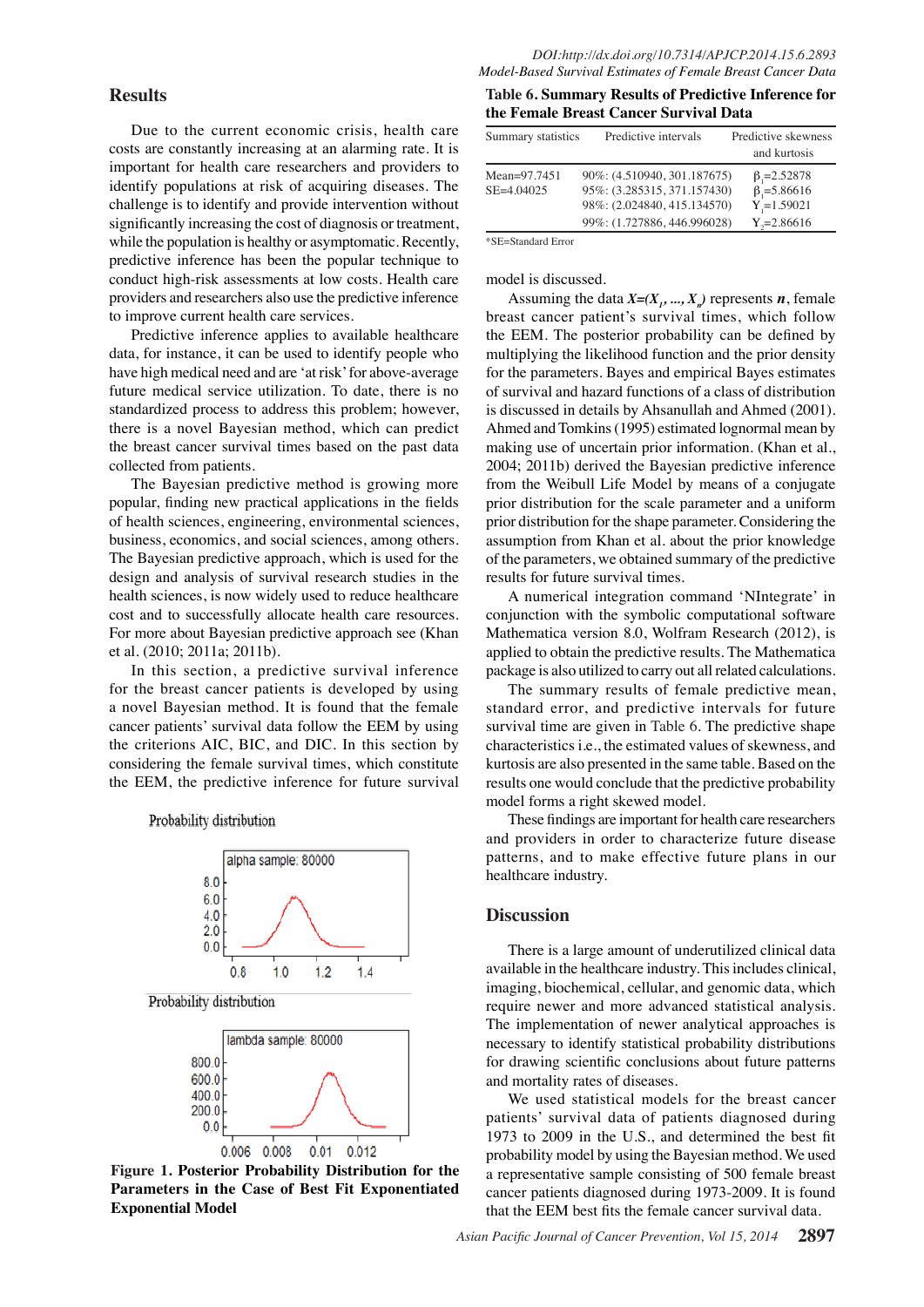#### *Hafiz Mohammad Rafiqullah Khan et al*

The mean (SD) age at diagnosis for breast cancer patients was 60.92 (14.92) years for females. The minimum age at diagnosis for females was 26 years. In the sample, the oldest female at the time of diagnosis was 97 years. The mean (SD) survival time for female cases was 90.33 (83.10) months. In this sample, among 500 females, race was distributed as 82% White, nearly 10% Black, and 8% listed as 'other'. There were nearly 3% people of Hispanic origin. The majority of these patients were married.

Clinical features of the breast cancer showed that most of the patients had tumor Grade I or II of either laterality. Approximately 97% of the breast cancer diagnosis among all the female samples was confirmed by histology and more than 85% of the cases had malignancy in the breast cancer tumor. In the selected sample, around 20% of the patients died of breast cancer while others passed away from unrelated causes.

It is found that the breast cancer data from the female sample followed exponentiated exponential distribution with the DIC value of 5599.69. The mean (SD) for and values are  $1.10 (0.06)$  and  $0.01 (6.01 \times 10^{-4})$ , respectively. The confidence intervals for posterior parameters are given in Table 5. The dynamic probability distributions for each of the parameters are reported in Figure 1 so that one can observe the shape of the distributions. The predictive mean survival time, standard error, predictive intervals, and measures of skewness, and kurtosis are reported in Table 6. Results show that the shape of the future survival times follows a positive skewed distribution.

In the recent progress of biomedical science, huge amounts of data have been collected from thousands of subjects. Characteristics and disposition of scientific data can be described by using various statistical probability models. These models are crucial in making statistical inferences about the parameters and future disease patterns that affect health. Thus, these novel methods of making statistical inferences can be very helpful in early diagnosis and intervention planning.

We selected stratified random sample of breast cancer patients from the SEER (1973-2009) database registry. The methods for measuring the goodness of fit tests are used to select the best statistical probability model for the female based on breast cancer survival data. To develop statistical probability model for survival days of females, we used model selection criterions, AIC, BIC, and DIC to measure the best fit to the breast cancer survival data. We found that the EEM best fits the female survival data. A detail analysis of the posterior models for the parameters is described with their summary results.

The log-likelihood functions of both models EE and EW are used to reparameterize the original parameters to accelerate better performance of the Bayesian posterior parameters and to draw its corresponding dynamic probability distributions. The summary results of the posterior parameters are reported by using the MCMC method. The results are obtained after running 80,000 Monte Carlo repetitions.

A computational software package, 'Mathematica version 8.0', is used to attain the future survival time and also to obtain the related predictive inferences. WinBugs

software is used to check the goodness of fit tests, to obtain the summary results of the posterior parameters, to determine the dynamic probability distributions of the parameters, and also to carry out all related calculations.

The predictive mean, standard error, predictive intervals, and measures of skewness and kurtosis are reported for the future survival time. Based on the results of skewness and kurtosis one would comment that the shape of the future survival model for the female is positively skewed. These findings will be extremely helpful for the healthcare researchers and providers to predict a patient's possible future medical outcome given the patient's current state and past history. Thus, it will effectively combine knowledge, discovery, and innovation from the breast cancer patients on the basis of nine states to provide an enhanced and improved rationale for the diagnosis and treatment of breast cancer patients all over the U.S.

#### **References**

- American Cancer Society (ACS) (2012). Breast Cancer Facts & Figures 2011-2012. Atlanta: American Cancer Society.
- ACS (2013). Cancer Facts and Figures. Atlanta: American Cancer Society.
- Ahmed SE, Tomkins RJ (1995). Estimating lognormal mean using uncertain prior information, *Pakistan J Statistics*, **11**, 67-92.
- Ahmed SE, Budsaba K, Lisawadi S, Volodin AI (2008). Parametric estimation for the Birnbaum-Saunders lifetime distribution based on a new parameterization, *Thailand Statistician*, **6**, 213-40.
- Ahsanullah M, Ahmed SE (2001). Bayes and empirical Bayes estimates of survival and hazard functions of a class of distributions. *Lecture Notes in Statistics*, **148**, 81-7.
- Akaike H (1973). Information theory and an extension of the maximum likelihood principle. N.Petrov and E. Caski (eds), Budhapest: Addademiai Kiado, Proceedings of the 2nd International Symposium on Information Theory.
- Baghestani AR, Hajizadeh E, Fatemi SR (2009). Bayesian analysis for survival of patients with gastric cancer in Iran. *Asian Pac J Cancer Prev*, **10**, 823-6.
- Barton MK (2013). Potential survival benefit with lumpectomy for patients with early stage breast cancer. *CA Cancer J Clin*, **63**, 217-8.
- Burstein HJ, Prestrud AA, Seidenfeld J, et al (2010). American Society of Clinical Oncology clinical practice guidelines: Update on adjuvant endocrine therapy for women with hormone receptor-positive breast cancer. *J Clin Oncol*, **28**, 3784-96
- Congdon P (2007). Mixtures of spatial and unstructured effects for spatially discontinuous health outcomes. *Computational Statistics and Data Analysis*, **51**, 3197-212.
- Feigelson HS, James TA, Single RM, et al (2013). Factors associated with the frequency of initial total mastectomy: results of a multi-institutional study. *J Am Coll Surg*, **216**, 966-75.
- Ferlay J, Soerjomataram I, Ervik M, et al (2013). GLOBOCAN 2012 v1.0, Cancer Incidence and Mortality Worldwide: IARC CancerBase No. 11 [Internet]. Lyon, France: International Agency for Research on Cancer.
- Gampenrieder SP, Rinnerthaler G, Greil R. (2013). Neoadjuvant chemotherapy and targeted therapy in breast cancer: past, present, and future. *J Oncol*, **2013**, 732047.
- Gilks WR, Richardson S, Spiegelhalter DJ (1996). Markov Chain Monte Carlo in Practice. Chapman & Hall, Suffolk.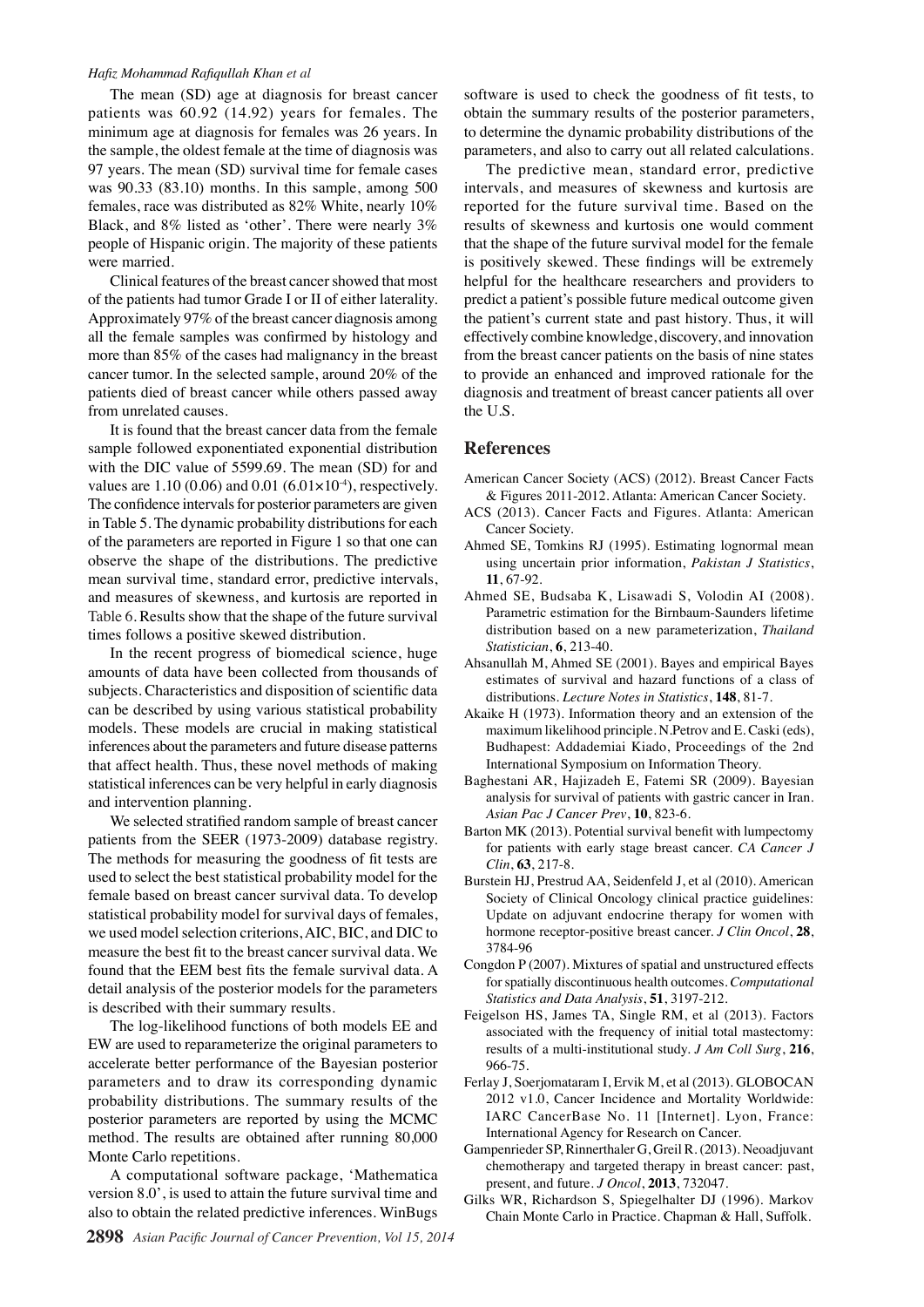- Giuliano AE, Hunt KK, Ballman KV, et al (2011). Axillary dissection vs no axillary dissection in women with invasive breast cancer and sentinel node metastasis: a randomized clinical trial. *JAMA*, **305**, 569-75.
- Goel S, Gupta N, Walcott BP, et al (2013). Effects of vascularendothelial protein tyrosine phosphatase inhibition on breast cancer vasculature and metastatic progression. *J Natl Cancer Inst*, **105**, 1188-201.
- Goldhirsch A, Winer EP, Coates AS, et al (2013). Personalizing the treatment of women with early breast cancer: highlights of the St Gallen International Expert Consensus on the Primary Therapy of Early Breast Cancer 2013. *Ann Oncol*, **24**, 2206-23.
- Graham LJ, Shupe MP, Schneble EJ, et al (2014). Current approaches and challenges in monitoring treatment responses in breast cancer. *J Cancer*, **5**, 58-68.
- Gupta RD, Kundu D (1999). Generalized exponential distributions. *Aust N Z J Stat*, **41**, 173-88.
- Gupta RD, Kundu D (2001). Exponentiated exponential family: An alternative to gamma and Weibull distributions. *Biometrical J* , **43**, 117-30.
- Hou N, Huo D (2013). A trend analysis of breast cancer incidence rates in the United States from 2000 to 2009 shows a recent increase. *Breast Cancer Res Treat*, **138**, 633-41.
- Jafari-Koshki T, Schmid VJ, Mahaki B (2014). Trends of breast cancer incidence in Iran During 2004-2008: A Bayesian space-time model. *Asian Pac J Cancer Prev*, **15**, 1557-61.
- Jemal A, Bray F, Center M, et al (2011). Global Cancer Statistics. *CA Cancer J Clin*, **61**, 69-90.
- Khatcheressian JL, Hurley P, Bantug E, et al (2013). Breast cancer follow-up and management after primary treatment: American Society of Clinical Oncology clinical practice guideline update. *JCO*, **31**, 961-65.
- Khan HMR (2012a). Estimating predictive inference for responses from the generalized rayleigh model based on complete sample, *J Thai Statistician*, **10**, 53-68.
- Khan HMR (2012b). Several priors based inference from the exponential model under censoring, *JP J Fund Appl Stat*, **2**, 1-13.
- Khan HMR (2012c). Predictive inference for a future response using symmetrically trimmed sample from the half-normal model, *Comput Stat Data Anal*, **56**, 1350-61.
- Khan HMR (2012d). Improved predictive inference for responses based on location parameter median from the Rayleigh model given a doubly censored sample, Communications in Statistics - *Theory and Methods*, **41**, 4427-38.
- Khan HMR (2013a). Comparing relative efficiency from a right skewed model, *JP J Biostat*, 9, 1-26.
- Khan HMR (2013b). Inferential estimates from the oneparameter half-normal model. *J Thai Stat*, **11**, 77-95.
- Khan HMR, Albatineh AN, Kheradia TN (2013). Local predictive estimates towards MLEs from the generalized half-normal model. *J Stat Adv Theo Appl*, **9**, 73-98.
- Khan HMR, Albatineh AN, Tesfa S, et al (2011a). Predictive inference from two-parameter Weibull model given a doubly censored sample of hepatocellular carcinoma of liver patients, *J App Stat Sci*, **19**, 115-28
- Khan HMR, Albatineh A, Alshahrani S, et al (2011b). Sensitivity analysis of predictive modeling for responses from the three-parameter Weibull model with a follow-up doubly censored sample of cancer patients, *Comput Stat Data Anal*, **55**, 3093-103.
- Khan HMR, Haq MS, Provost SB (2004). Predictive distributions for responses from the Weibull life testing model. *J Stat Theory App*, **3**, 53-73.
- Khan HMR, Provost SB, Singh A (2010). Predictive inference from a two parameter Rayleigh life model given a doubly

censored sample, *Commun Stat Theory Methods*, **39**, 1237- 46.

- Khan HM, Saxena A, Rana S, Ahmed NU (2014). Bayesian method for modeling male breast cancer survival data.. *Asian Pac J Cancer Prev*, **15**, 663-9.
- Kleinbaum DG, Klein M. (2012). Survival Analysis: A Self-Learning Text (3rd ed.). New York: Springer.
- Kwan ML, Kushi LH, Weltzien E, et al (2010). Alcohol consumption and breast cancer recurrence and survival among women with early-stage breast cancer: the life after cancer epidemiology study. *JCO*, **28**, 4410-16.
- Litière S, Werutsky G, Fentiman IS, et al (2012). Breast conserving therapy versus mastectomy for stage I-II breast cancer: 20 year follow-up of the EORTC 10801 phase 3 randomised trial. *Lancet Oncol*, **13**, 412-19.
- Liu SZ, Zhang F, Quan PL, et al (2012). Time trends of esophageal cancer mortality in Linzhou city during the period 1988-2010 and a Bayesian approach projection for 2020. *Asian Pac J Cancer Prev*, **13**, 4501-4.
- Mariotto AB, Yabroff KR, Shao Y, et al (2011). Projections of the cost of cancer care in the United States: 2010-2020. *J Natl Cancer Inst*, **103**, 117-28.
- Montero AJ, Eapen S, Gorin B, Adler P (2012). The economic burden of metastatic breast cancer: a US managed care perspective. *Breast Cancer Res Treat*, **134**, 815-22.
- MRC Biostatistics Unit (2013). WinBUGS software version 1.4.3: The BUGS Project.
- Nassar MM, Eissa FH (2003). On the exponentiated Weibull distribution. *Commun Stat Theory Methods*, **32**, 1317-36.
- National Cancer Institute (NCI) (2013). Breast Cancer Treatment (PDQ®). Health Professional version, updated: November 19, 2013.
- Peairs KS, Barone BB, Snyder CF, et al (2011). Diabetes mellitus and breast cancer outcomes: a systematic review and metaanalysis. *JCO*, **29**, 40-6.
- Protani M, Coory M, Martin JH (2010). Effect of obesity on survival of women with breast cancer: systematic review and meta-analysis. *Breast Cancer Res Treat*, **123**, 627-35.
- Rao R, Euhus D, Mayo HG, Balch C (2013). Axillary node interventions in breast cancer: a systematic review. *JAMA*, **310**, 1385-94.
- Robertson C, Arcot Ragupathy SK, Boachie C, et al (2011). The clinical effectiveness and cost-effectiveness of different surveillance mammography regimens after the treatment for primary breast cancer: systematic reviews registry database analyses and economic evaluation. *Health Technol Assess*, **15**, 1-322.
- Sakamoto Y, Ishiguro M, Kitagawa G (1986). Akaike Information Criterion Statistics. Tokyo: D. Reidel.
- SEER (2013). Surveillance, Epidemiology and End Results. Cancer of the Breast - *SEER Stat Fact Sheets*.
- Siegel R, Naishadham D, Jemal A (2012). Cancer statistics, 2012. *CA Cancer J Clin*, **62**, 10-29.
- Smith RA, Brooks D, Cokkinides V, et al (2013). Cancer screening in the United States, 2013. *CA Cancer J Clin*, **63**, 87-105.
- Spiegelhalter DJ, Best NG, Carlin BP, Van der Linde A (2002). Bayesian measures of model complexity and fit (with discussion). *J R Stat Soc Ser B Stat Methodol*, **64**, 191-232.
- Sprague BL, Trentham Dietz A, Gangnon RE, et al (2011). Socioeconomic status and survival after an invasive breast cancer diagnosis. *Cancer*, **117**, 1542-51.
- U.S. Cancer Statistics Working Group (USCS). (2013). United States Cancer Statistics: 1999-2010 Incidence and Mortality Web-based Report. Atlanta: U.S. DHHS, CDC and NCI.
- Weiner LM, Surana R, Wang S (2010). Monoclonal antibodies: versatile platforms for cancer immunotherapy. *Nat Rev*